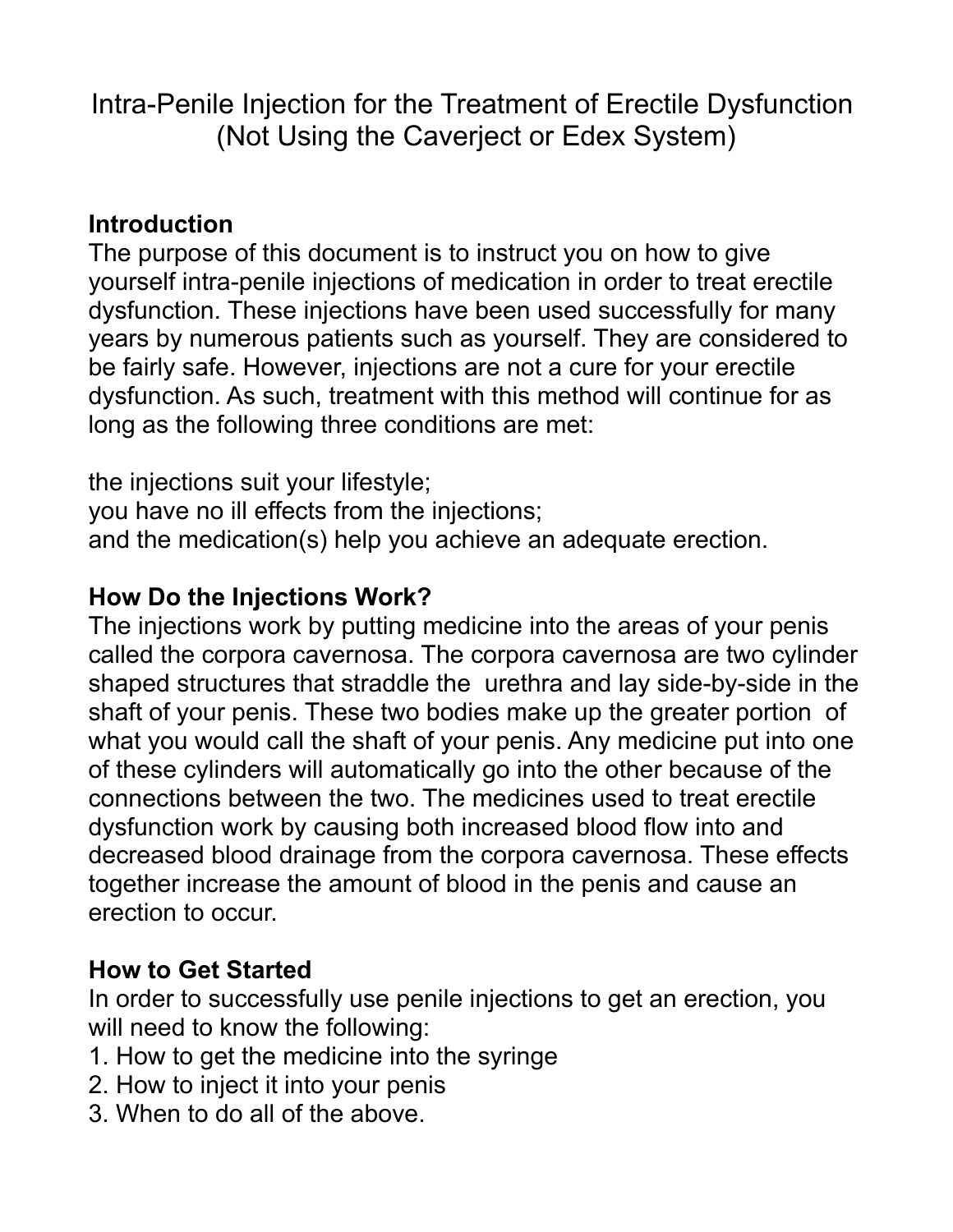## **Equipment Needed:**

1. A one ml insulin-type syringe with a  $\frac{1}{2}$  inch, 27, 28, or 29 gauge needle

2. Rubbing alcohol and cotton balls or alcohol wipes.

3. A vial of the medicine to be used (please note: store medicine in your refrigerator only)

## **Filling the Syringe:**

This step is probably the most technically difficult part of the entire process. The doctor at the office should have gone over this with your before you received the medication. The important points to remember in filling the syringe are:

1. Wash your hands prior to beginning the process

2. Clean the top of the medicine vial with alcohol and let dry;

3. Pull back the plunger so that the amount of air in the syringe equals the dose of the medicine you plan to take;

4. Remove the cap of the needle and set it down carefully;

5. Inject the air from the syringe into the medicine vial;

6. Fill the syringe by pulling back on the plunger with the amount of medicine prescribed per injection.

7. Check for air bubbles and remove them by pushing in the plunger and withdrawing again. Small air bubbles are in no way dangerous if you follow all other self-injection instructions carefully. However, the amount of medicine will be reduced by the size of any air bubbles present. This reduction may make the medication less effective for you. It is therefore important to try and remove them.

# **Instructions: Intra-Penile Injection**

Air will tend to collect at the highest end of the syringe. First check the syringe for air bubbles with the needle inside the bottle and the bottle flipped upside down. If you see any bubbles, push the medicine back into the vial and slowly fill the syringe again. If necessary, you can remove bubbles from the bottom of the syringe by tapping it with your finger. You can also check for air bubbles by laying the syringe on its side across the top of a cup. After you refill, check again. If you have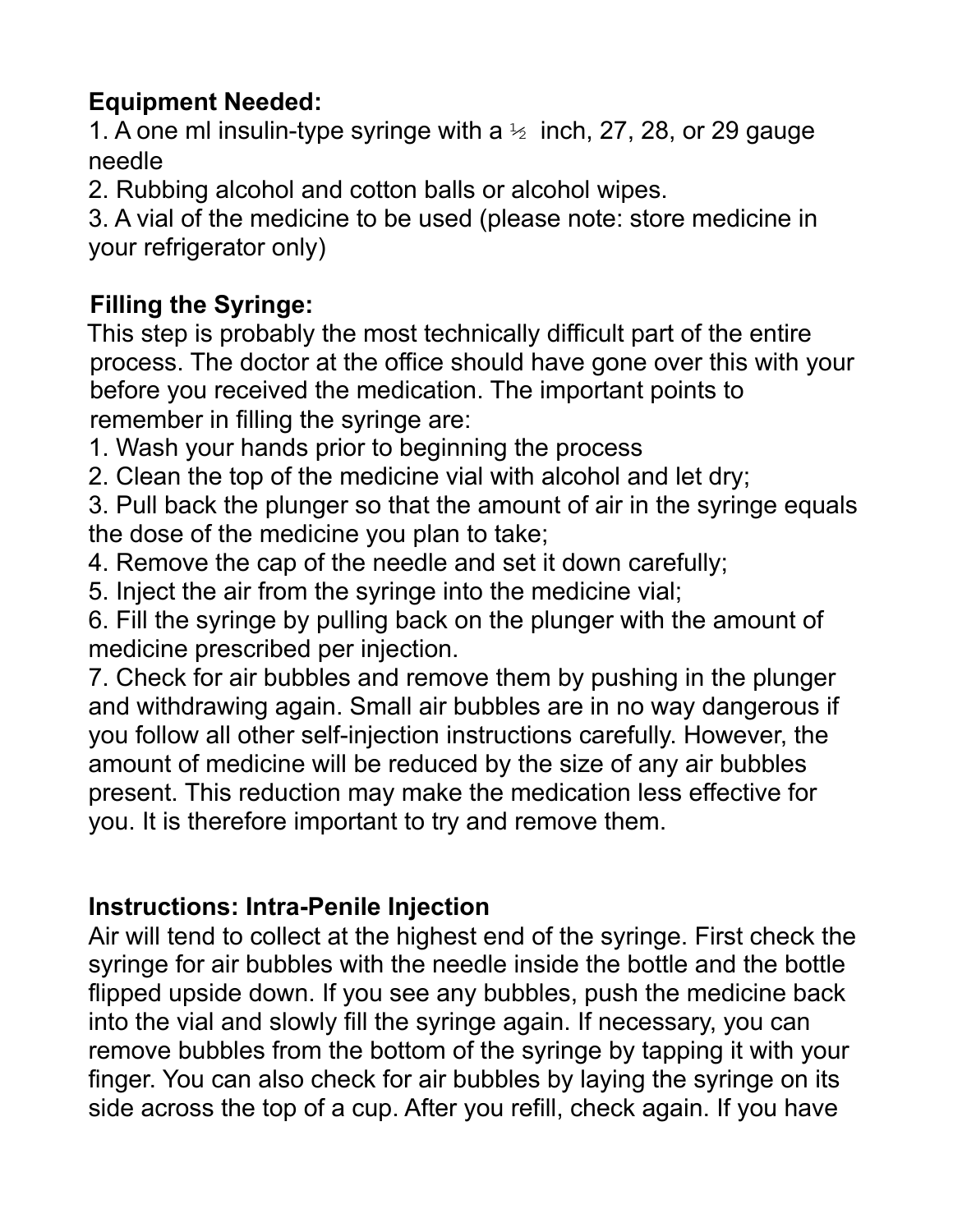difficulty seeing the air bubbles, seeing the numbers on the syringe, or handling the syringe itself, ask the physician for assistance.



Injecting and removing fluid from vial



Tapping syringe to release air bubbles

It is quite normal to feel a bit nervous about giving yourself an injection. Only by doing it once or twice will you truly be able to tell if this feeling will pass or if this method is simply not for you. If you follow the directions below, you should be able to give yourself an injection into your penis with safety.

#### **The Grip**

As mentioned earlier, the injection is given into the corpora cavernosa. Since these bodies make up the majority of the penile shaft, it is relatively easy to located and self-inject into them. In order to properly identify these areas, you need to start with a proper grip on your penis.The grip you will use is similar to the three-fingered grip you use to throw a baseball. Put the thumb on the top part of the head of the penis, the second and third fingers together on the bottom of your penis, and grip firmly. This exposes the areas where you should inject into your penis: on the sides, from the base to below the head. Keeping your thumb on top while you grip and pull will help keep you from twisting your penis and exposing the top or bottom.I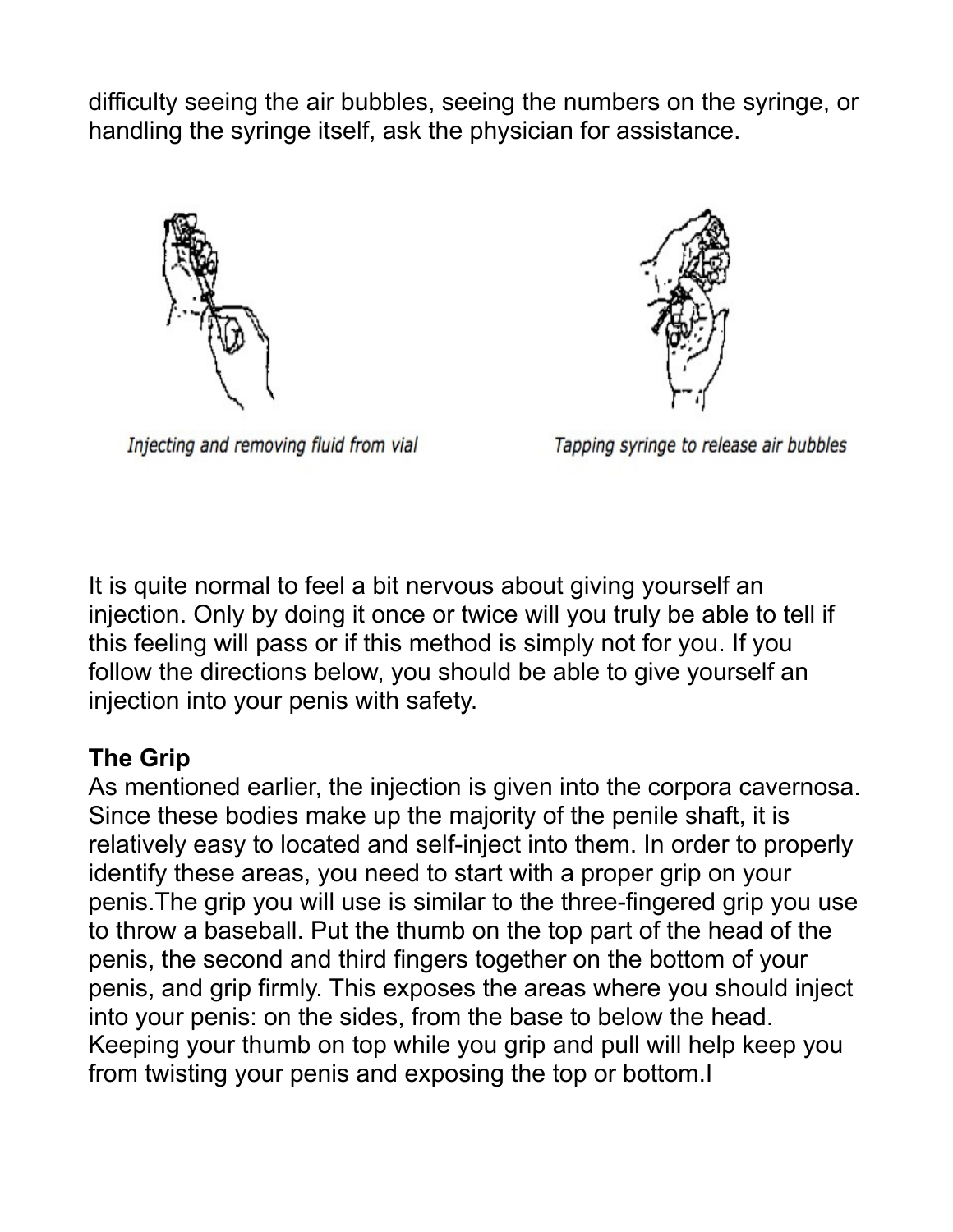

Injections sites are shaded (top of penis)



Areas not to inject are circled (cross section) Areas that may be injected are shown by the syringe

### **Injecting the Medicine**

Get the medicine-filled syringe, uncap it, and put it down on a clean surface in close reach so you can use it in a minute. Right-handers will probably want to use their right hands to inject, and left-handers will want to use their left. Grip your penis as described above, and pull it over to one side. Choose a spot on either side of your penis to inject. Clean the spot with some alcohol while gripping your penis with your other hand. Pick up the syringe and hold it the same way you would pick up a dart or a pencil. Now, use your wrist to "poke" the needle straight through the skin and into the penis. You will feel some resistance when you do this; that is OK. Remember to keep the needle at a right angle to the surface of the skin of the penis.



Inserting the needle into the penis



Injecting the contents of the syringe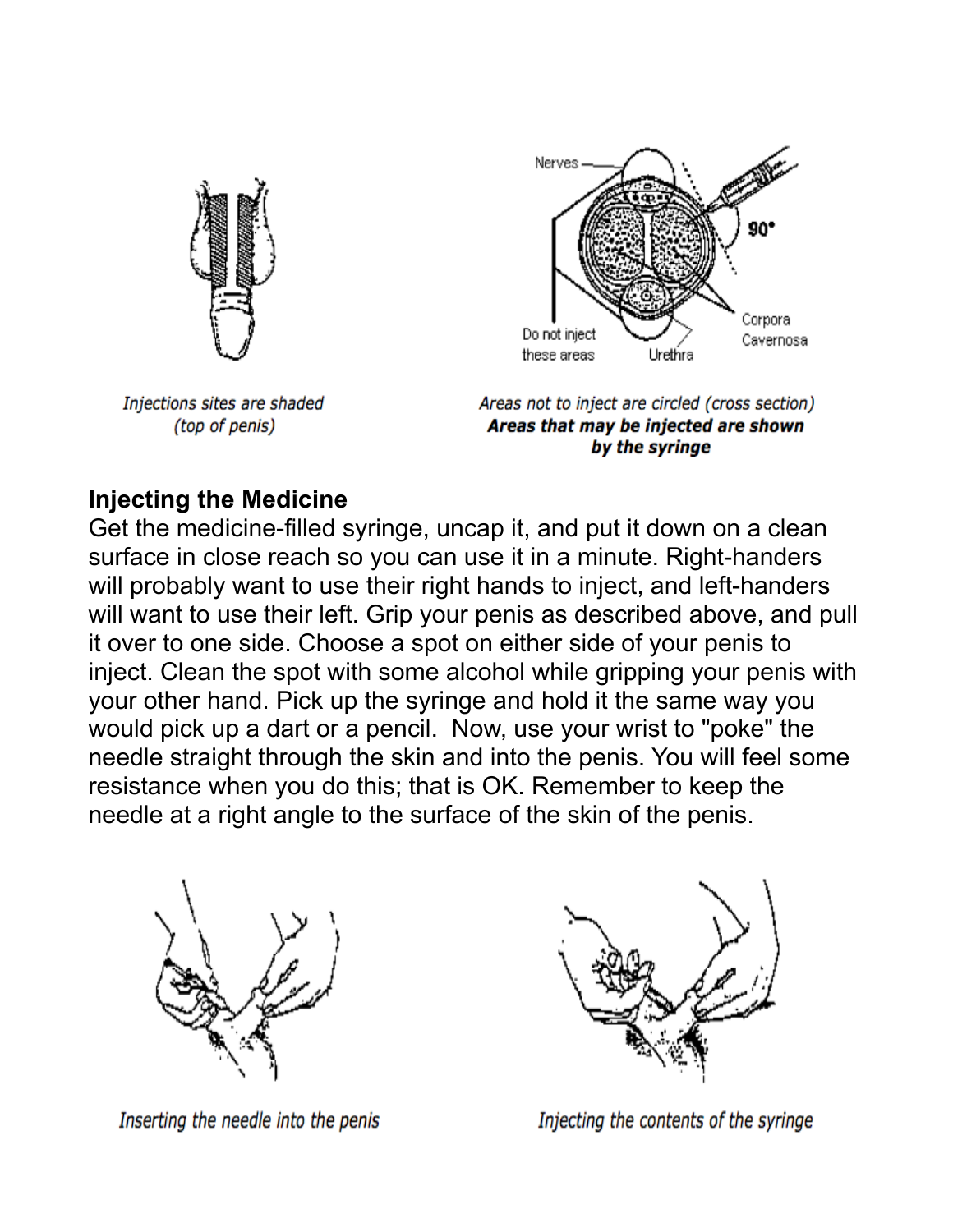Remove either your thumb or first finger from the syringe while still holding it with the rest of your hand. Use that finger to slowly but firmly inject the medication into your penis. Injection should be painless and should meet little resistance If you meet resistance, gently pull the syringe out  $\frac{1}{4}$  and try again. If you still meet resistance, remove the needle and try again. Immediately after giving yourself the injection, press firmly on the injection site for three minutes with your thumb and first finger, using a cotton ball or alcohol swab. Keeping pressure on this area for a full 2 minutes by the clock after injecting will help prevent a bump or bruise from occurring at the site. Minor bruising of the penis, however, is not at all serious and may be treated with warm compresses as needed. Please contact us before your next injection if you experience uncomfortable and/or extensive bruising of your penis.The medication tends to work better if you are standing up, as this helps pool blood in your penis. External stimulation to the penis will also greatly enhance the effects of the medication. You should notice results in 10 to 15 minutes after your injection. If the results are not optimal for you, do not use more medication. You will be in danger of using too much at once if you do. You may want to try some extra physical stimulation to your penis.

**On average, your erection should last from one-half hour to one hour. After one hour, we recommend applying an ice pack and taking over-the-counter Sudafed. If your erection lasts more than four to six hours, please call the office at (203)356-9391 You may need medical intervention to avoid injury to your penis. If you are unable to reach anyone by phone, go directly to an emergency room for help.**

In the beginning, we recommend using the medicine only once a week for the first four to six uses; then you should return to see us. We will ascertain whether any scar tissue is forming in the injection site. Once things are going well, we will suggest that you try to limit your use of the medication to less than eight to10 times a month (or approximately twice a week). If you find you desire to use it more frequently than that, please call and discuss the matter with us.